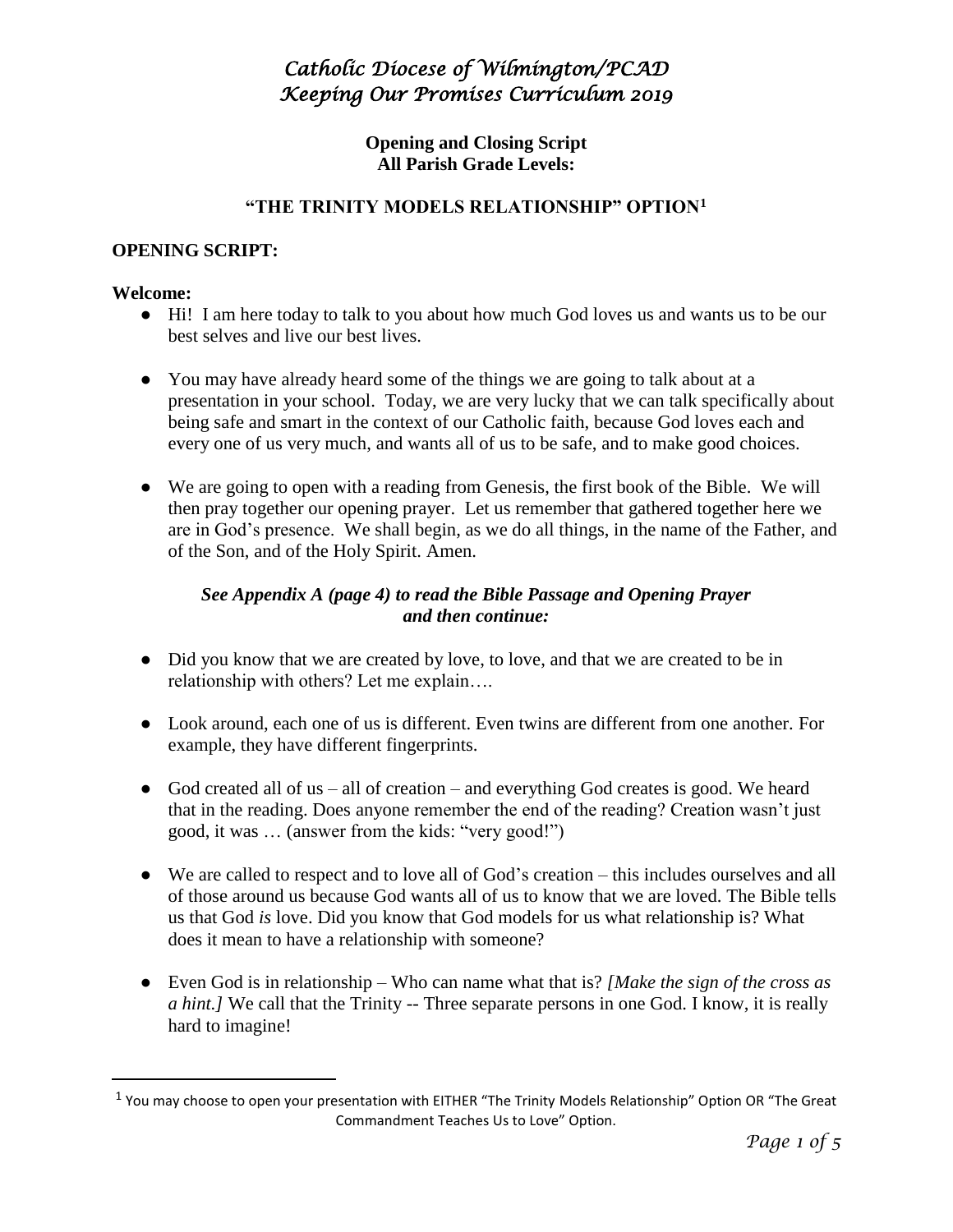- o People have thought of many ways to understand the Trinity by thinking of different metaphors.
- o Even though we can never fully explain the mystery of God, my favorite has always been water.
- o We know that water can exist in three separate forms *[see if your audience can name them]*: as a liquid, like how we drink it, as a solid, like ice, when it freezes, and as a gas, like a cloud or steam. And we know that when water is a liquid, it is not a solid or gas; and when it is a solid, it is not liquid or gas; and when it is a gas, it is not liquid or solid. But in each of its forms, it is always water.
- Here is another way that might help you understand the Trinity….who knows what this is? That's right - it is a Fidget Spinner!
	- o When we look at a Fidget Spinner that is not moving, we can see that it has three distinct parts. We can name these parts, if we want - Father, Son, and Holy Spirit. Who can tell me what I am supposed to do with this Fidget Spinner?
	- o *[Children will respond: "Spin it!"]*
	- o That's right! I need to set it in motion, like this *[demonstrate the Fidget Spinner]*.
	- o Now when I do this, what happens to those three separate parts that we named Father, Son, and Holy Spirit? They blend together to form one, don't they? You cannot see the individual pieces because the motion of spinning joins them together. In the real relationship of the Trinity: the Father, Son, and Holy Spirit we call this motion "the wheel of infinite love" - because we know from the Bible that God IS what? --- does anyone remember what I said earlier? Right! God is Love.
	- o Therefore, the Father, Son, and Holy Spirit all relate to each other in a motion of infinite love, meaning that it has no beginning or end; it is always there. In this relationship of love, they are united as one God. *[For background on this, please see Fr. Richard Rohr's helpful explanation here:*  <https://www.youtube.com/watch?v=eGMAbXbRP84>
- Just as God is in relationship, *we* are created to be in relationship with others. Who do you have relationships with? *[Take examples such as: family, friends, classmates, neighbors…]* What are some things you like to do together? *[Take various examples]* I bet that you are like me, sometimes you have a great time with those you are with, and sometimes you don't.
- *Sometimes* it is hard to remember that we are created to be good, because, *well*, we mess up; and sometimes it is hard to love and respect everyone, because *people do things that are mean and hurtful.*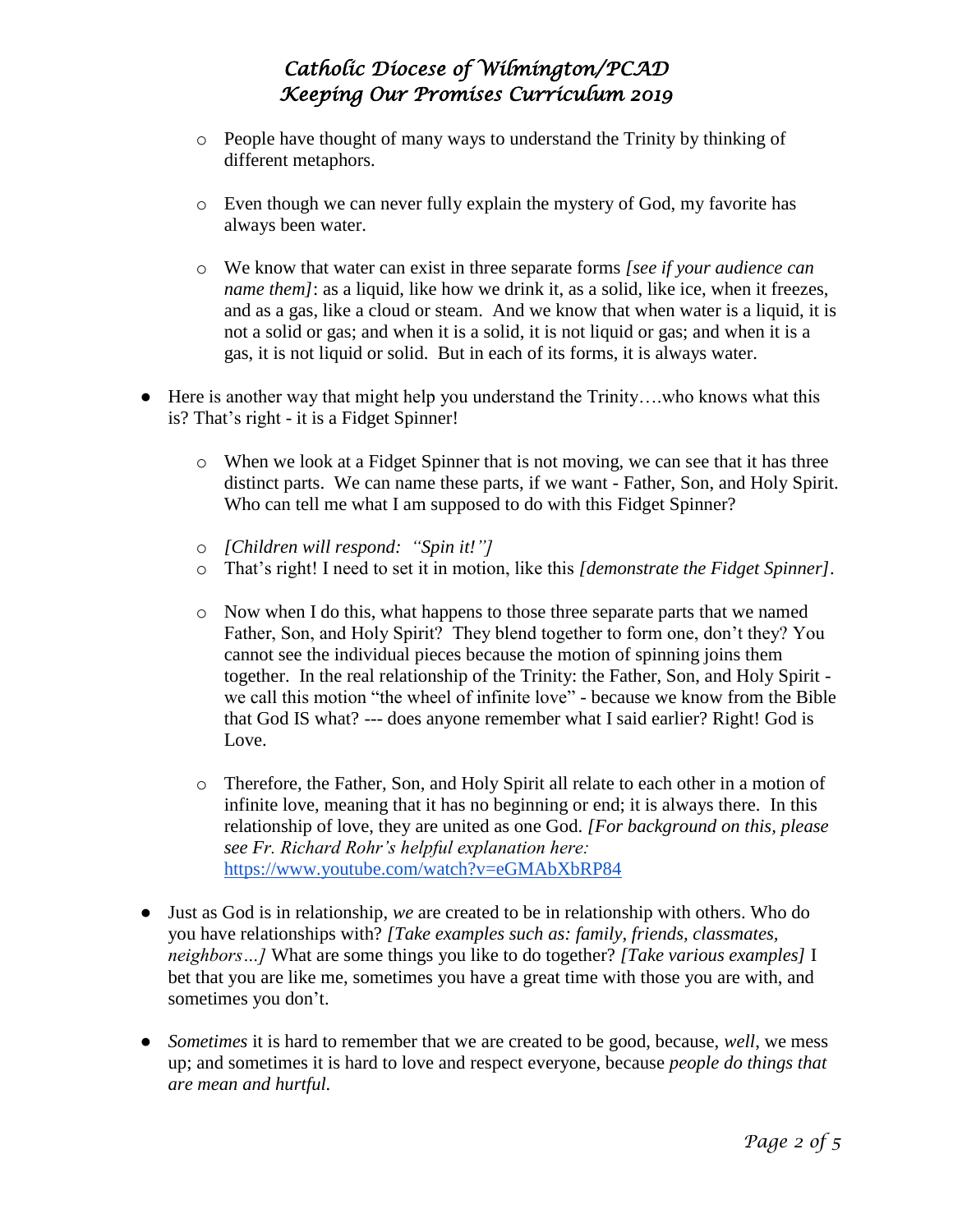- God sent His Son, Jesus, to teach us how to be loving even when others are not.
- God wants us to love and to be loved, but God gave us free will to make choices.
- *So,* we have to be smart about our relationships with others, and we have to know how to protect ourselves and others from people who choose to hurt people instead of love people.
- Like I said, you may have heard and talked about some of these things at school. We are talking about them here today because *here* we can talk about God's love for us, and how we are created to be in healthy, loving relationships with others just like God is in relationship – Father, Son, and Holy Spirit. *[Show Fidget Spinner, and spin it to affirm the lesson.]*

### *Continue to follow the scripts according to grade level. At the conclusion of the script, close with the following prayer:*

### **CLOSING:**

We close this session with prayer:

Heavenly Father, thank you for our time together. Help us to continue to learn the ways to stay safe and healthy from our families, catechists, and teachers. Help us to be kind to others and to love and pray like you. Together, let us pray the prayer you taught us.

*Our Father...* 

**Amen***.*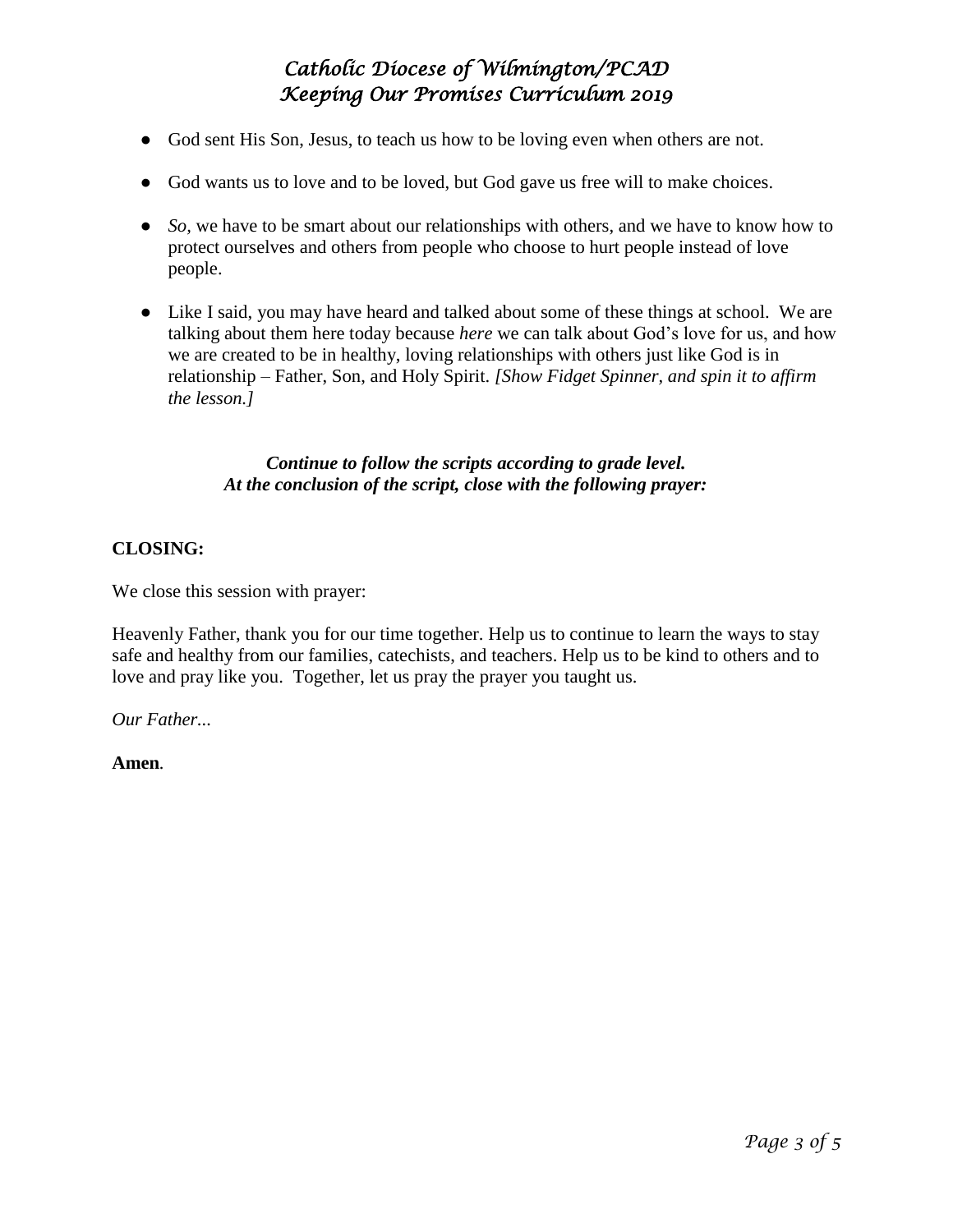### **APPENDIX A**

### **A reading from the Book of Genesis**

In the beginning, there was nothing. So God made the world.

Then God said, "Let there be light!" And there was light. But the earth was empty. So God said, "Let there be sky!" And a blue sky appeared.

And God said, "Let there be land and seas, and plants to live there!" And it was so.

But the night sky was still dark. So God said, "Let the moon and stars appear!" And soon the night sky shone with their light.

But the earth still had no animals of any kind. So God said, "Let there be birds and fish!" And soon birds flew and fish swam.

But the land had no creatures. So God said, "Let the land have animals too!" And all kinds of animals came to life.

God looked at all he had made and smiled. He was glad he had made the sky, the land, the seas, the plants, the stars, the moon, the birds, the fish, and the land animals. It was all good.

But there was still no one to rule the earth. So God took some dirt and made it into a man. God gave the man life. And God named him Adam. Then God made a woman from Adam's rib, and Adam named here Eve.

When God was done, he had made everything – the sky, the land, the moon and stars, the seas, the plants, the animals, and people. And all of it was very good.<sup>2</sup>

The Word of the Lord. Response: **Thanks be to God.**

 $\overline{a}$ 

<sup>&</sup>lt;sup>2</sup> Eager Reader Bible Storybook, Catholic Edition. (1994). Huntington, In.: Our Sunday Visitor. Genesis 1-2.